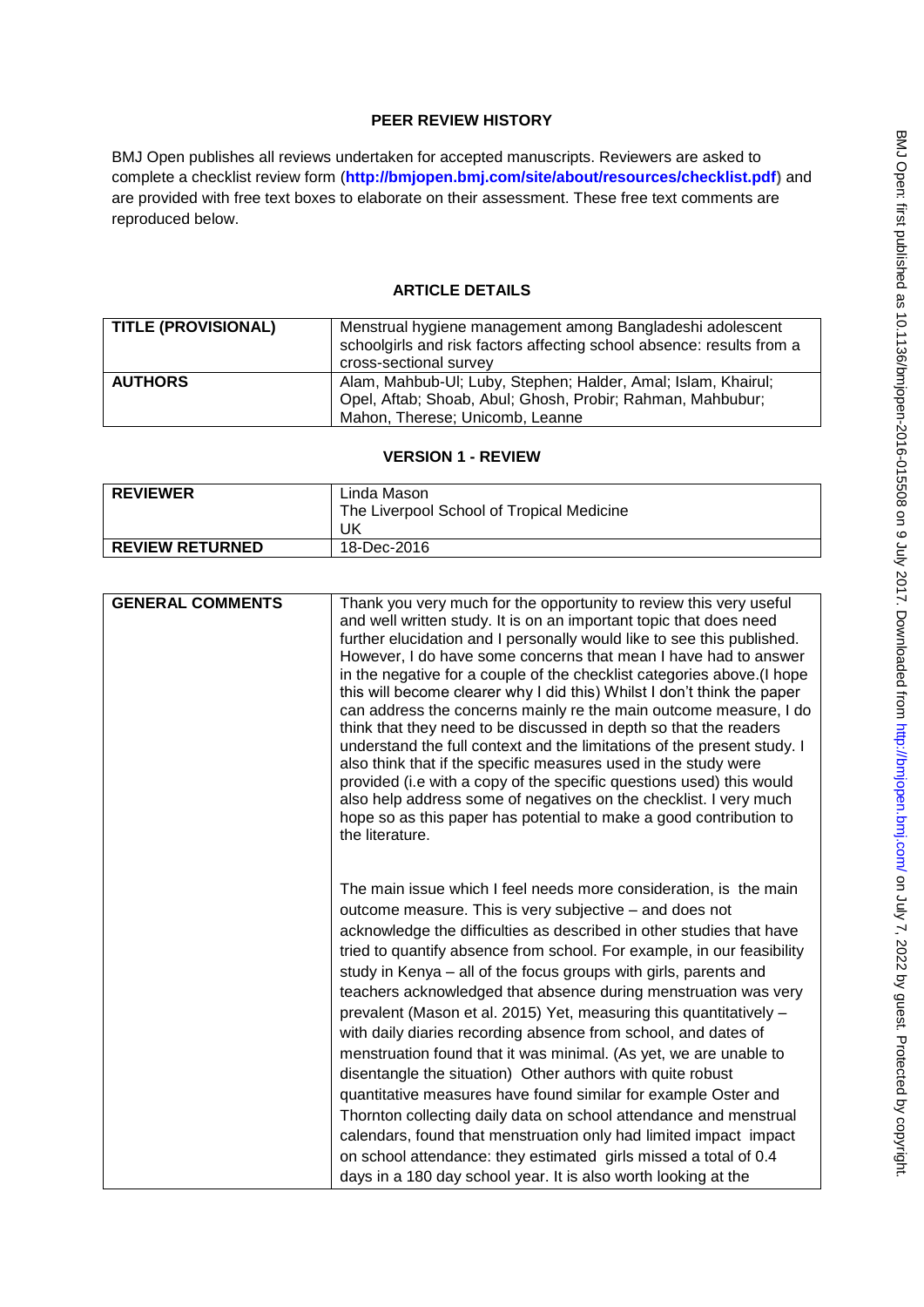| systematic review by Sumpter and Torondel 2013 who make<br>mention of measurement of absence.                                                                                                                                                                                                                                                                                                                                                                                                                                                              |
|------------------------------------------------------------------------------------------------------------------------------------------------------------------------------------------------------------------------------------------------------------------------------------------------------------------------------------------------------------------------------------------------------------------------------------------------------------------------------------------------------------------------------------------------------------|
| So in light of this I would like the present paper to have some<br>discussion about this issue. I think a stronger introduction pertaining<br>to issues of absence generally would also e useful - how important it<br>is that girls attend school - and the consequences when they don't<br>(for the present and their long term future) would be useful, as well<br>as some mention of the literature looking at measuring this outcome.<br>Then in the discussion this can be pulled out in relation to the<br>present findings and measurement issues. |
| I would also like more information on the background to asking<br>teachers which girls had reached menarche why was this done<br>rather than ask them girls themselves? How would the teachers<br>know - is this very subjective? I realize that this issue has been<br>mentioned as a limitation but I think it is important to address this in<br>more detail.                                                                                                                                                                                           |
| One other measure I would like a little more information is the 'spot<br>checks' – was this done as a one off – or repeated over timeDid<br>the school expect a check to be done within a certain period (e.g to<br>coincide with the interviews) or were they done at completely<br>different times of the year with little expectation from the school. I<br>mention this as it appears that it is fairly common practice for soap<br>and water for example to be available if schools were expecting<br>checks in the near future.                      |
| I got a little confused – and I appreciate this was my<br>misunderstanding – with regard to the situation regarding the<br>unlocked toilets. My initial interpretation was that the lock referred to<br>a lock on the inside for the girls to have full privacy, not that it was<br>whether the toilets were locked so that no one had access. Could<br>this be made a little clearer at the start so that the reader doesn't<br>interpret wrongly as I did. (It is clearer later in the paper)                                                            |
| My specific points are as follows:                                                                                                                                                                                                                                                                                                                                                                                                                                                                                                                         |
| Background -                                                                                                                                                                                                                                                                                                                                                                                                                                                                                                                                               |
| Line 10 - Girls' education has a long-term positive impact on<br>development, especially in low income communities[3] - I would like<br>to see this discussed in a little more depth - what is meant by<br>'development' – is it country development or the girls ownthis is<br>very important issue for girls future health and wellbeing and so                                                                                                                                                                                                          |
|                                                                                                                                                                                                                                                                                                                                                                                                                                                                                                                                                            |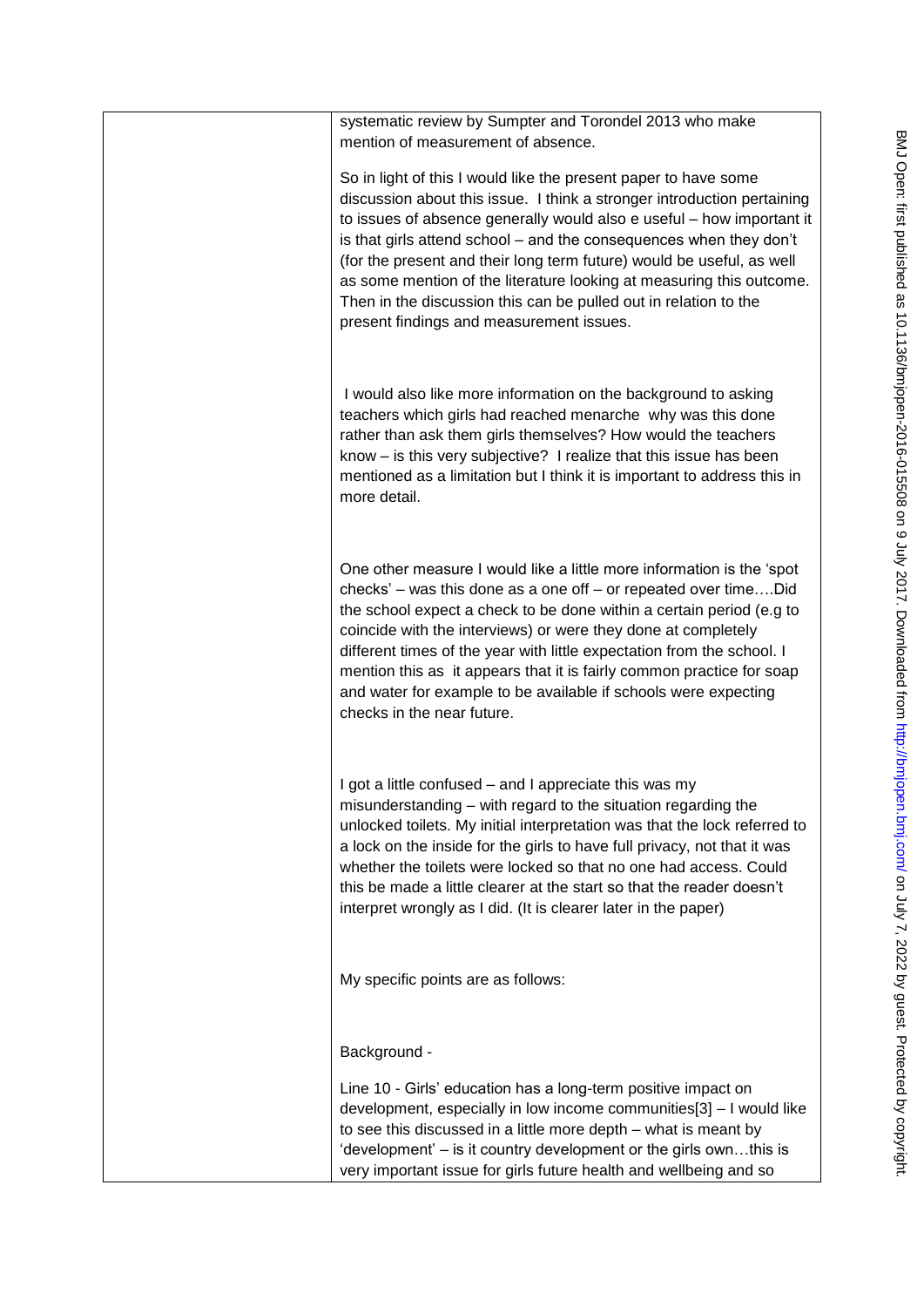| needs to be emphasized as it helps show why this study and topic<br>generally is so important.                                                                                                                                                                                                                                                                                                                                                                                                                                                                                                                                                                                                                                                                                                                                                                                                                                                                                                                                                                                                            |
|-----------------------------------------------------------------------------------------------------------------------------------------------------------------------------------------------------------------------------------------------------------------------------------------------------------------------------------------------------------------------------------------------------------------------------------------------------------------------------------------------------------------------------------------------------------------------------------------------------------------------------------------------------------------------------------------------------------------------------------------------------------------------------------------------------------------------------------------------------------------------------------------------------------------------------------------------------------------------------------------------------------------------------------------------------------------------------------------------------------|
| Line 21 - mentions that little attempt has been made to quantify the<br>complex ways by which menstruation affects girls at school - this<br>might be pulled out more here and include some mention of<br>difficulties with measurement – (to be followed up in the discussion<br>with mention of the specific measure used in the present study)                                                                                                                                                                                                                                                                                                                                                                                                                                                                                                                                                                                                                                                                                                                                                         |
| Methods - Design                                                                                                                                                                                                                                                                                                                                                                                                                                                                                                                                                                                                                                                                                                                                                                                                                                                                                                                                                                                                                                                                                          |
| Line 50 - I am curious why 2 separate sources were used for rural<br>and urban sampling frame – particularly as the national population<br>and housing census was more recent that that used for the urban                                                                                                                                                                                                                                                                                                                                                                                                                                                                                                                                                                                                                                                                                                                                                                                                                                                                                                |
| Selection of participants -                                                                                                                                                                                                                                                                                                                                                                                                                                                                                                                                                                                                                                                                                                                                                                                                                                                                                                                                                                                                                                                                               |
| Line 14 - As stated above, I would like more information on how<br>teachers knew which girls had reached menarche. Limitations -<br>states that girls were identified 'with the help' – this is not clear – did<br>the teachers actually state who had reached menses - and on what<br>basis they did this.                                                                                                                                                                                                                                                                                                                                                                                                                                                                                                                                                                                                                                                                                                                                                                                               |
| Data collection -                                                                                                                                                                                                                                                                                                                                                                                                                                                                                                                                                                                                                                                                                                                                                                                                                                                                                                                                                                                                                                                                                         |
| Line 42 - As stated above, I would like more information on the spot<br>checks. Also can you add refs for the variables reported in published<br>studies of menstrual hygiene to direct the reader if they want more<br>information here.                                                                                                                                                                                                                                                                                                                                                                                                                                                                                                                                                                                                                                                                                                                                                                                                                                                                 |
| Line 53 - Outcome and exposures -                                                                                                                                                                                                                                                                                                                                                                                                                                                                                                                                                                                                                                                                                                                                                                                                                                                                                                                                                                                                                                                                         |
| I feel this section would benefit from an appendices which provides<br>the actual questions and how they were coded, or whether they<br>were open ended. If this isn't possible then some of the variables<br>need to be described in more detail - In particular I think it is<br>important to include how were girls asked to define absencewas it<br>'ever' 'usually' 'for your last menses?' the description provided<br>here means the reader isn't as clear on the measures as they could<br>be. Do the authors think this was a robust measure? - another<br>example regards the reasons for girls absence - was this an open<br>question or were girls provided with a list - (and did the list include<br>menstrual cramps?) – another example is the question on what is<br>'current perception about menstruation'? When looking at the<br>results it would appear there are 4 responses - all negative - were<br>these responses that the girls could choose from $-$ if so were any<br>positive responses provided?, or was the question open ended and<br>these where as the girls stated). |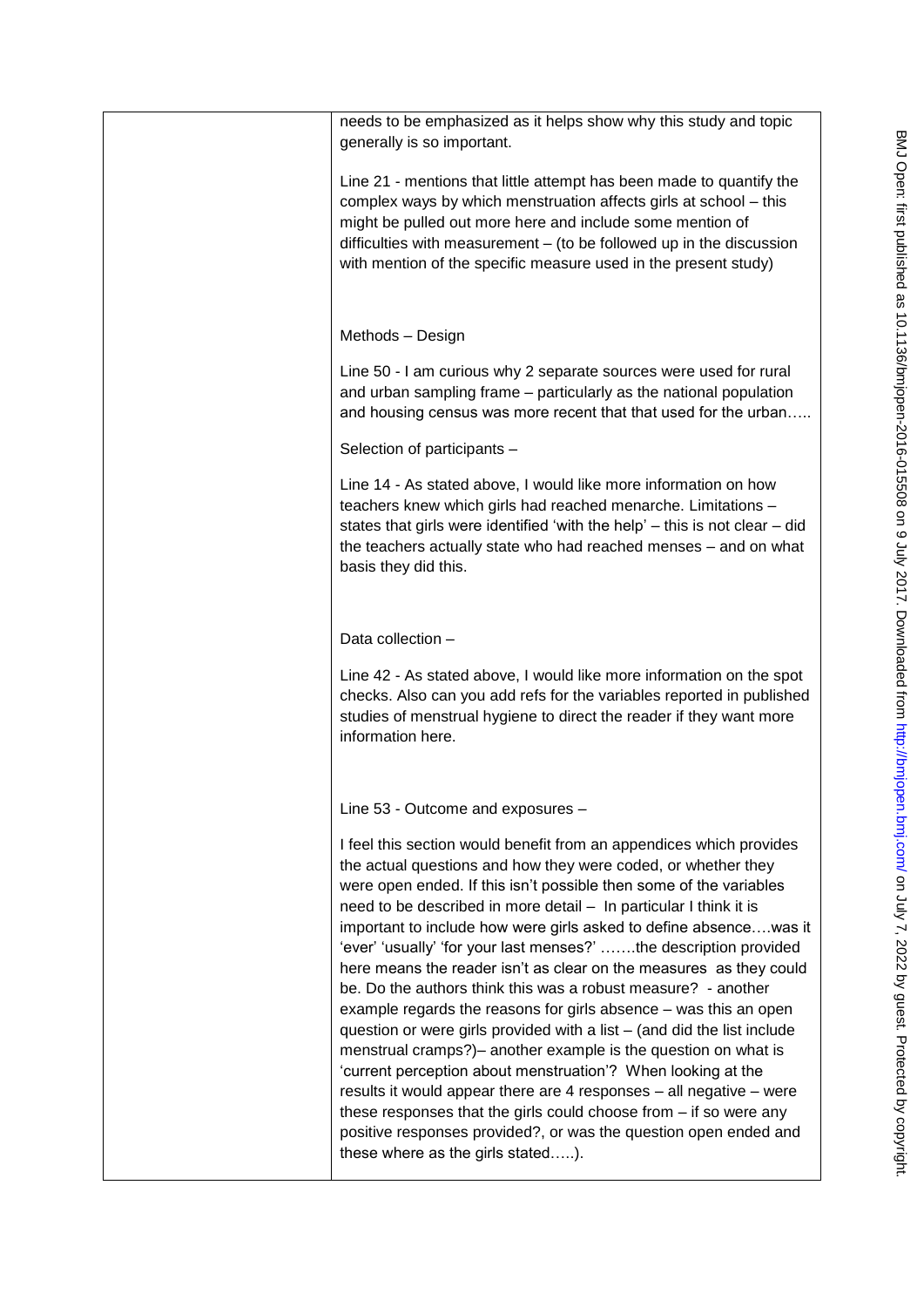| Results<br>I think it is important to highlight the lack of female teachers – so<br>could this be a sentence also in the narrative, It then follows that it is<br>emphasised in the discussion (important not just for teaching but<br>also as a go to person if the girls have problems whilst in school)                                                                                                                                                                                                                                                                                                                                                                                                                                                                                                                                                                                                                                             |
|--------------------------------------------------------------------------------------------------------------------------------------------------------------------------------------------------------------------------------------------------------------------------------------------------------------------------------------------------------------------------------------------------------------------------------------------------------------------------------------------------------------------------------------------------------------------------------------------------------------------------------------------------------------------------------------------------------------------------------------------------------------------------------------------------------------------------------------------------------------------------------------------------------------------------------------------------------|
| <b>Discussion</b><br>Line $8$ – mention of other studies rates of absence would be a good<br>point to insert discussion of the measure itself – and indeed may be<br>one of the reasons for the much lower reported absence in the<br>Maharashtra study (Or this could be put into the limitations)<br>Line 24 – states that negative attitudes were reasons for absence<br>which I don't think was shown – the reasons for absence were 'feel<br>uncomfortable' ' remain sick' etc as per table 3this just needs<br>rewriting to the effect girls appeared more likely to be absent if they<br>had negative attitude<br>Conclusion-<br>Line 38 - In light of difficulties with measurement of absence related<br>to menstruation it might be best to remove specific quantification<br>here and be more general -that perhaps just acknowledge it is an<br>issue and there are many contributing factors which can be<br>addressed (as you have done) |

| <b>REVIEWER</b>        | Kavako Sakisaka<br>Teikyo University Graduate School of Public Health. Tokyo, Japan. |
|------------------------|--------------------------------------------------------------------------------------|
| <b>REVIEW RETURNED</b> | 16-Jan-2017                                                                          |

| <b>GENERAL COMMENTS</b> | <b>Overall Comments:</b><br>Issues covered by this study are extremely significant, urgent issues<br>for upgrading girls' education, particularly in the middle-income                                                                                                                                                       |
|-------------------------|------------------------------------------------------------------------------------------------------------------------------------------------------------------------------------------------------------------------------------------------------------------------------------------------------------------------------|
|                         | countries. In this sense, this study is worth publishing. Yet, I would<br>like to point out following several points to improve this manuscript<br>before acceptance.                                                                                                                                                        |
|                         | 1. Back ground and Methods section were well written, however<br>Adjusted Prevalence Difference (APD) was not easy to be<br>understood for readers. Even this APD appears in Abstract Section<br>without any explanation in advance. Authors should explain APD,<br>why you use this, what are the advantages of use of APD. |
|                         | 2. Readers would like to know comparison of factors associated with<br>41% of missing school during menstruation group and not missing<br>school group— rest of 59%. Authors should add analysis on this<br>point carefully.                                                                                                 |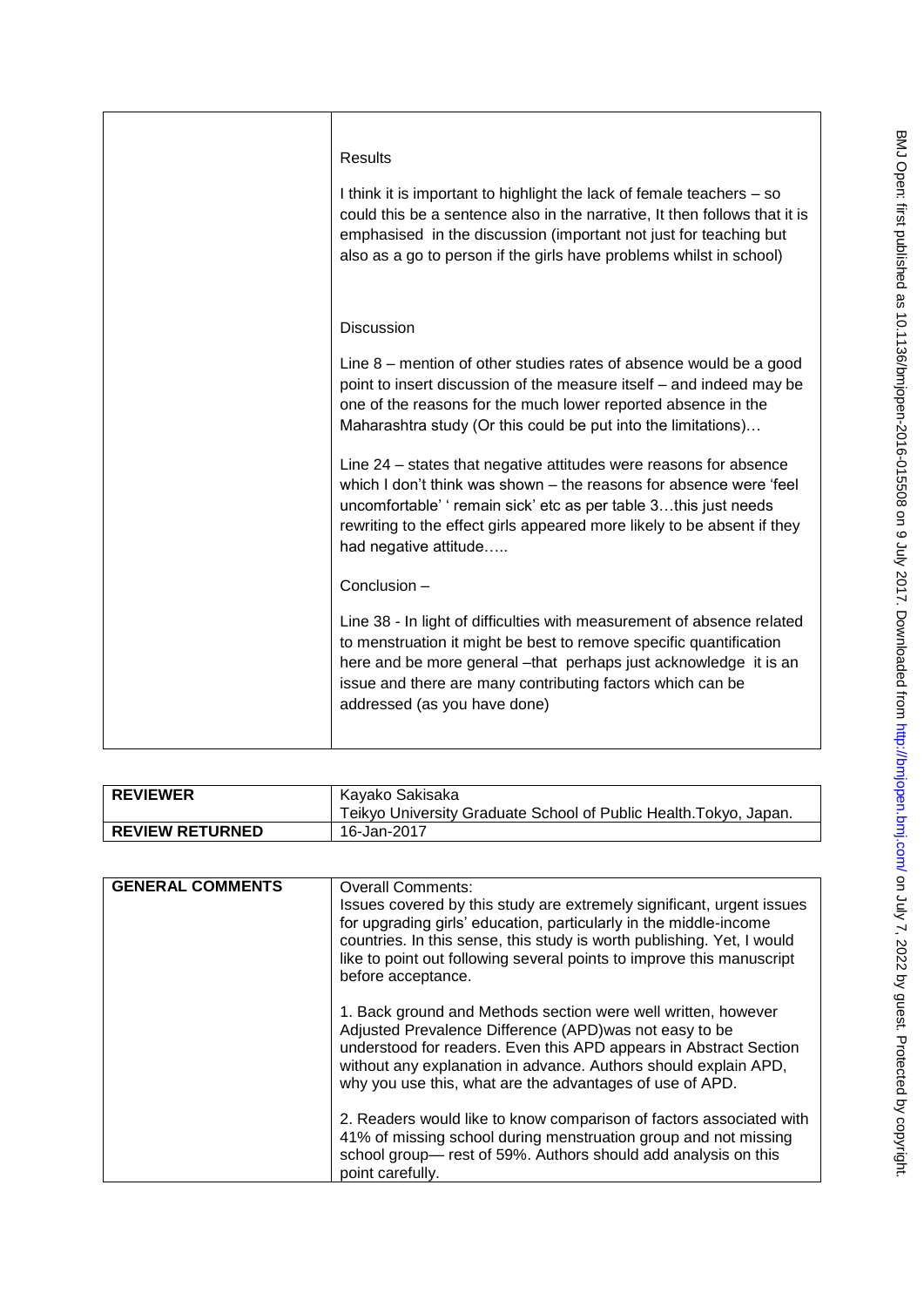|  | 3. Several important new findings this MS identified, however, the<br>tables were not easy to understand. Authors should add results of<br>usual regression analysis such as logistic analysis/multiple linear<br>regression analysis (show determinants of school absence group, or<br>longer days school absence group and associated factors). Authors<br>should also show p-value as well, not only 95% CI. In addition,<br>values in tables (Table 1-4 all) about 95% CI is confusing to readers. |
|--|--------------------------------------------------------------------------------------------------------------------------------------------------------------------------------------------------------------------------------------------------------------------------------------------------------------------------------------------------------------------------------------------------------------------------------------------------------------------------------------------------------|
|--|--------------------------------------------------------------------------------------------------------------------------------------------------------------------------------------------------------------------------------------------------------------------------------------------------------------------------------------------------------------------------------------------------------------------------------------------------------------------------------------------------------|

| <b>REVIEWER</b>         | Penelope A Phillips-Howard                                                                                                                                                                                                                                                                                                                                                                                                                                                                                                                                                                                                                                                                                                                                                                                                                                                                                                                                                                                                                                                                                                                                                                                                                                                                             |
|-------------------------|--------------------------------------------------------------------------------------------------------------------------------------------------------------------------------------------------------------------------------------------------------------------------------------------------------------------------------------------------------------------------------------------------------------------------------------------------------------------------------------------------------------------------------------------------------------------------------------------------------------------------------------------------------------------------------------------------------------------------------------------------------------------------------------------------------------------------------------------------------------------------------------------------------------------------------------------------------------------------------------------------------------------------------------------------------------------------------------------------------------------------------------------------------------------------------------------------------------------------------------------------------------------------------------------------------|
|                         | Liverpool School of Tropical Medicine, UK                                                                                                                                                                                                                                                                                                                                                                                                                                                                                                                                                                                                                                                                                                                                                                                                                                                                                                                                                                                                                                                                                                                                                                                                                                                              |
| <b>REVIEW RETURNED</b>  | 24-Jan-2017                                                                                                                                                                                                                                                                                                                                                                                                                                                                                                                                                                                                                                                                                                                                                                                                                                                                                                                                                                                                                                                                                                                                                                                                                                                                                            |
|                         |                                                                                                                                                                                                                                                                                                                                                                                                                                                                                                                                                                                                                                                                                                                                                                                                                                                                                                                                                                                                                                                                                                                                                                                                                                                                                                        |
| <b>GENERAL COMMENTS</b> | Thank you for this very thorough paper. It is an important study<br>improving understanding on the possible, and potential, contribution<br>of menstruation toward school absence among girls in Bangladesh. It<br>has a high standard of research, with a well-balanced discussion on<br>the findings and limitations. This paper deserves publication, and<br>there are only minor suggestions to develop the text on some areas<br>of interest.                                                                                                                                                                                                                                                                                                                                                                                                                                                                                                                                                                                                                                                                                                                                                                                                                                                     |
|                         | 1. Could the authors include in the introduction, and in the<br>discussion, any information they have on myths and taboos around<br>menstruation? They note the role of negative attitudes and<br>perceptions, but it would be useful to know whether social norms<br>within the culture shape these, including traditions to restrict girls'<br>movement and activities during menstruation. The van Eijk<br>systematic review suggests in India, that restrictions relating to<br>taboos does not seem to have reduced over time, illustrating how<br>entrenched this is, and the challenges faced by girls, and education<br>to dispel these.                                                                                                                                                                                                                                                                                                                                                                                                                                                                                                                                                                                                                                                       |
|                         | 2. Absence is difficult to measure, and this study finds evidence of an<br>association with menstruation, by asking girls if they are absent from<br>school when they menstruate in a cross-sectional survey. I could not<br>quite see - was reported absence in a specified time i.e. 'in the past<br>month', or 'in the past year' or was the question more general? It<br>would be helpful to have the specific question in the methods, to help<br>others to word accordingly. The authors may be interested in the<br>recent paper in BMJ Open which attempted to use girls' calendars in<br>Kenya, with discussion around the difficulty in generating such data<br>(noting a 4-fold higher absence during menstruation), but<br>inadequately robust data to compare between intervention groups<br>and over time, when conducted longitudinally (Menstrual cups and<br>sanitary pads to reduce school attrition, and sexually transmitted and<br>reproductive tract infections: A cluster randomised controlled<br>feasibility study in rural western Kenya, BMJ Open; 6(11):e013229.<br>doi:10.1136/bmjopen-2016-013229, 2016). Would the authors<br>consider absence as an outcome associated with menstruation has a<br>stronger evidence-base in countries of south-east Asia, than Africa? |
|                         | 3. The authors provide a strong discussion around toilets affecting<br>girls' absence. There is an interesting and worthwhile 'quoting' study<br>from India, by Anjali Adukia, which examined the number of toilets<br>constructed and school absence: Adukia A. Sanitation and<br>Education. Harvard University, 2014.                                                                                                                                                                                                                                                                                                                                                                                                                                                                                                                                                                                                                                                                                                                                                                                                                                                                                                                                                                                |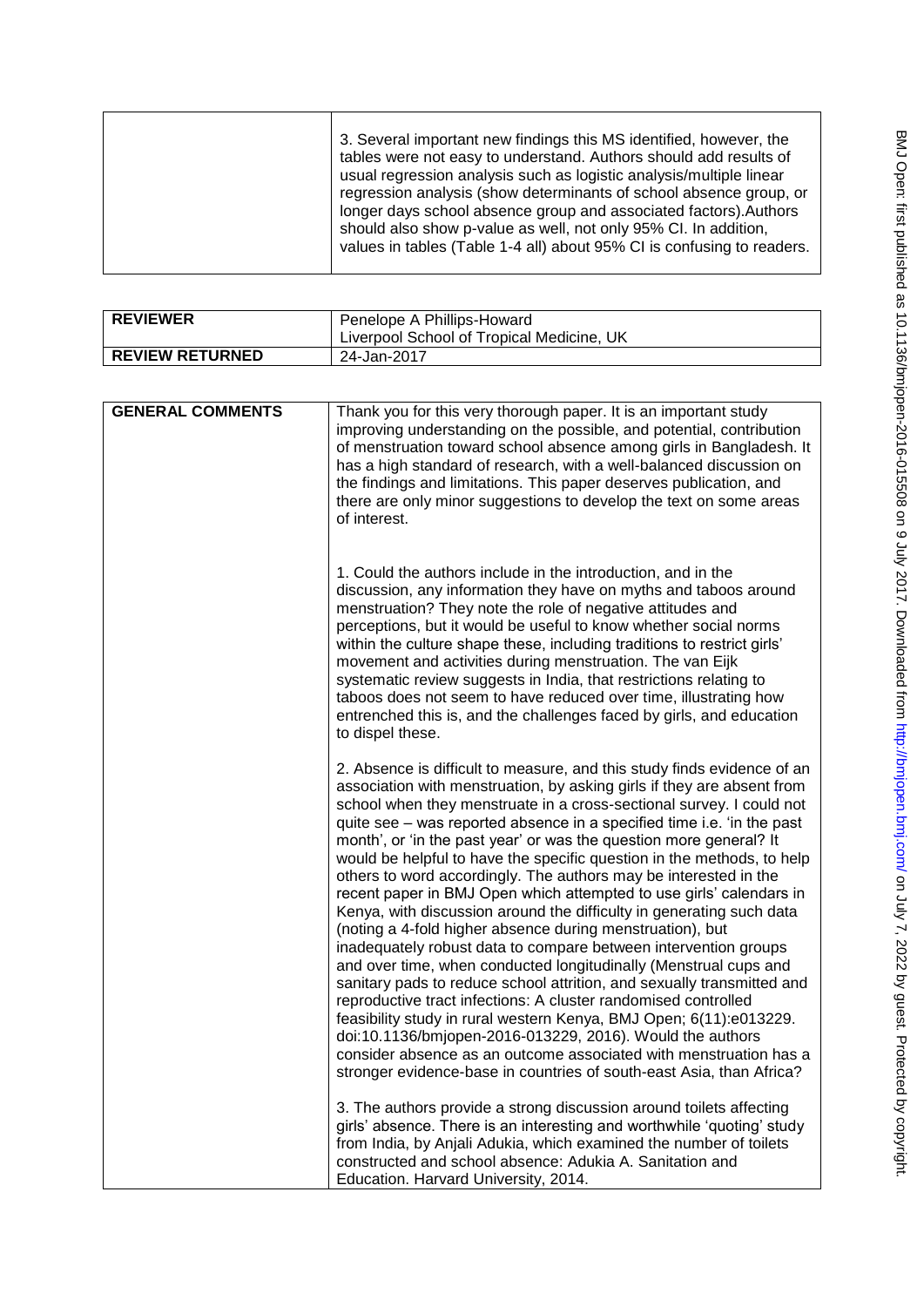| http://scholar.harvard.edu/files/adukia/files/adukia sanitation and ed<br>ucation.pdf. |
|----------------------------------------------------------------------------------------|
|----------------------------------------------------------------------------------------|

## **VERSION 1 – AUTHOR RESPONSE**

Response to reviewer # 1 comments Reviewer Name: Linda Mason Institution and Country: The Liverpool School of Tropical Medicine, UK Competing Interests: None declared

1. The main issue which I feel needs more consideration, is the main outcome measure. This is very subjective – and does not acknowledge the difficulties as described in other studies that have tried to quantify absence from school. For example, in our feasibility study in Kenya – all of the focus groups with girls, parents and teachers acknowledged that absence during menstruation was very prevalent (Mason et al. 2015) Yet, measuring this quantitatively – with daily diaries recording absence from school, and dates of menstruation found that it was minimal. (As yet, we are unable to disentangle the situation). Other authors with quite robust quantitative measures have found similar for example: Oster and Thornton collecting daily data on school attendance and menstrual calendars, found that menstruation only had limited impact on school attendance: they estimated girls missed a total of 0.4 days in a 180 day school year. It is also worth looking at the systematic review by Sumpter and Torondel 2013 who make mention of measurement of absence.

So in light of this I would like the present paper to have some discussion about this issue. I think a stronger introduction pertaining to issues of absence generally would also useful –how important it is that girls attend school – and the consequences when they don't (for the present and their long term future) would be useful, as well as some mention of the literature looking at measuring this outcome. Then in the discussion this can be pulled out in relation to the present findings and measurement issues.

Response: Thank you so much for your suggestions. We now reference the broader difficulties with measuring absenteeism and with attributing absenteeism to menstruation in the discussion and interpret the findings considering these other results (page 15, 16).We have also modified the background to frame the paper more around absenteeism (page 6):

―However, little attempt has been made to quantify the complex ways by which menstruation affects girls at school[1]. The present study measured school absence reported by students and used this to quantify its relationship with MHM."

### We have added in the discussion (page 15, 16):

―Other studies have noted marked difficulties in measuring school attendance[1-3]. In some qualitative studies girls reported missing school because of menstruation[4-6], but when investigators attempted to quantify this effect systematically they have not always replicated these findings[2, 3, 7]. Attendance is difficult to measure. Schools are often compensated based on the number of students enrolled, so there is a strong incentive to over-report attendance on routine monitoring, thus making official records invalid measures[8]. Various investigators have used different approaches to address this issue including diaries of girls[2, 9], and assessing attendance by study personnel on unannounced visits[8, 9]. It is also difficult to attribute absence to menstruation. Girls might be unwilling to mention menstruation as a reason they missed school because of stigma associated with menstruation[5, 7]. Girls also may leave school early and miss hours of a school day due to menstruation, that would not be counted as absence[10].

Nevertheless, several studies support the idea that menstruation affects attendance. Multiple intervention trials that have improved facilities for menstrual hygiene have measurably improved girls' attendance[8, 9, 11-16]. In Bangladesh, a six-month educational intervention among 416 girl students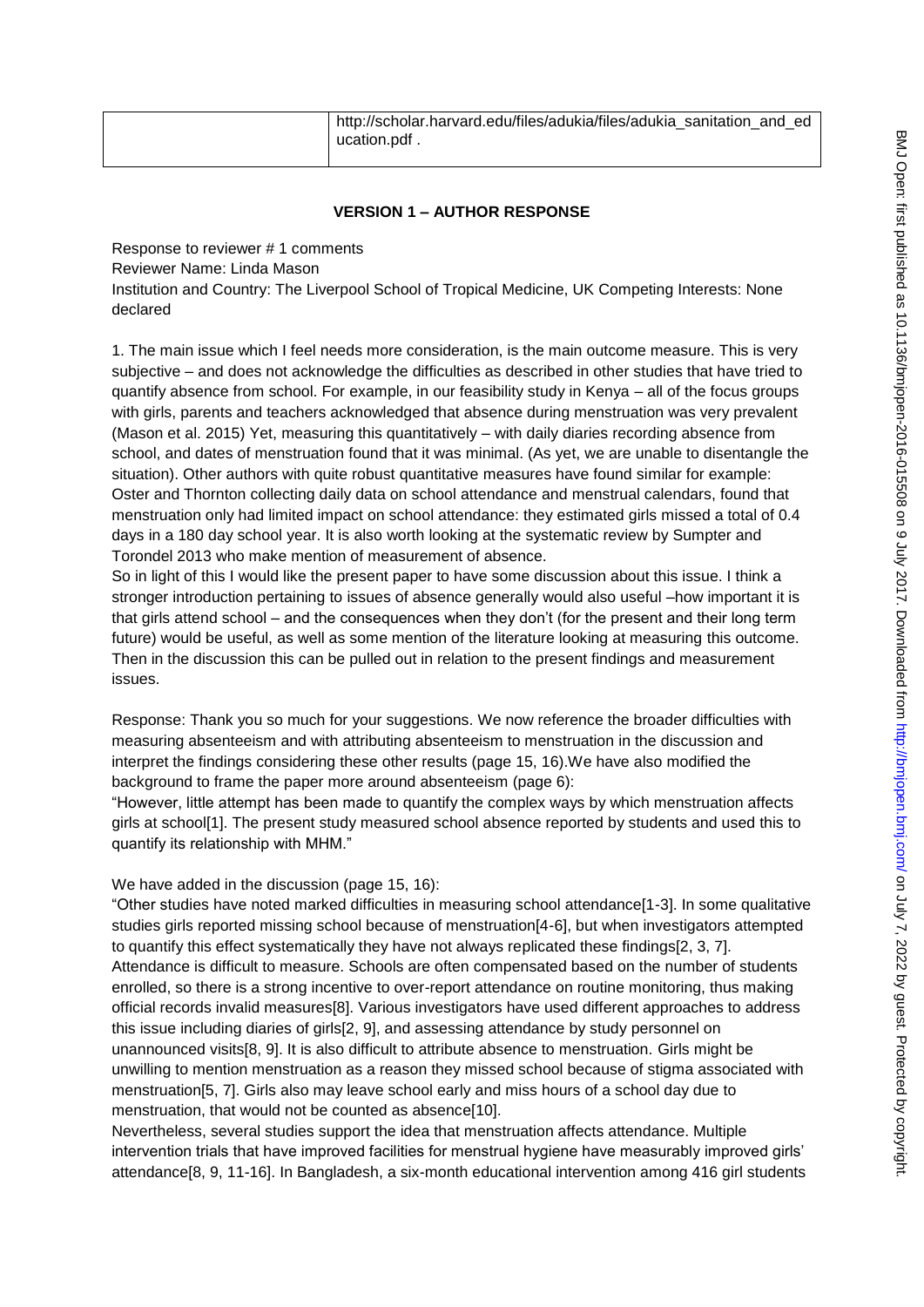aged 11- 16 years from three schools demonstrated a 31% increase in students' knowledge about menstruation and a 5.1% decrease in self-reported school absence among participants from baseline[13]. In Ghana, a menstrual hygiene education program increased girls' school attendance where attendance data were collected from teachers' register book, by around 6 days per 65 days term (9% of a girls' school year)[9]. A study conducted in Kenyan schools found that toilet access was more effective in reducing absence among girls than among boys due to its impact on menstrual hygiene management[8].

Not all studies have found a convincing relationship between menstruation and absenteeism. Oster and Thornton collected daily data on school attendance and menstrual calendars, and found that menstruation had only limited impact on school attendance[3]. That study included 198 schoolgirls from seventh and eighth grade of four schools and the mean age of girls was 14.2 years which was 1.4 years older than our surveyed girls. At the beginning of menarche, girls may miss more school days as they may not have fully developed strategies for coping with menstruation[3, 17]. An intervention trial providing a menstrual cup or sanitary pads compared to puberty and hygiene training found no impact on school absence among girls receiving the menstrual cup or pads [18]. This study, however, only enrolled schools with gender specific girls' toilet, while in our study we found the absence of an available gender specific toilet was one reason for school absence during menstruation. In addition, puberty and hygiene training may also have better prepared schoolgirls to manage menstruation in the control schools."

2. I would also like more information on the background to asking teachers which girls had reached menarche why was this done rather than ask them girls themselves? How would the teachers know is this very subjective? I realize that this issue has been mentioned as a limitation but I think it is important to address this in more detail.

Response: We asked the female teachers at the beginning to mark on the attendance registry which of the girls present in school on the day of the survey had reached menarche. We have done this as students had to seek permission from teachers before leaving school due to any urgent matter and usually girls inform female teachers of the school about the issue related to menstruation. We have added above sentence in the revised manuscript in page 7.

3. One other measure I would like a little more information is the 'spot checks' – was this done as a one off – or repeated over time….Did the school expect a check to be done within a certain period (e.g to coincide with the interviews) or were they done at completely different times of the year with little expectation from the school. I mention this as it appears that it is fairly common practice for soap and water for example to be available if schools were expecting checks in the near future.

Response: The Field team made unannounced visits to schools, met with the head teacher and asked his/her permission to conduct the survey. After getting his/her permission field staff conducted the spot check where they collected information on water source, toilet and hand washing by visual inspection. We conducted spot checks before conducting the interview. We have revised the text in the manuscript (page 7) as "Trained female data collectors administered the survey verbally and recorded responses using a computer tablet-based structured questionnaire and conducted facility spot checks. Visits to schools were unannounced and surveys were conducted after obtaining informed consent from the school authority."

4. I got a little confused – and I appreciate this was my misunderstanding – with regard to the situation regarding the unlocked toilets. My initial interpretation was that the lock referred to a lock on the inside for the girls to have full privacy, not that it was whether the toilets were locked so that no one had access. Could this be made a little clearer at the start so that the reader doesn't interpret wrongly as I did. (It is clearer later in the paper)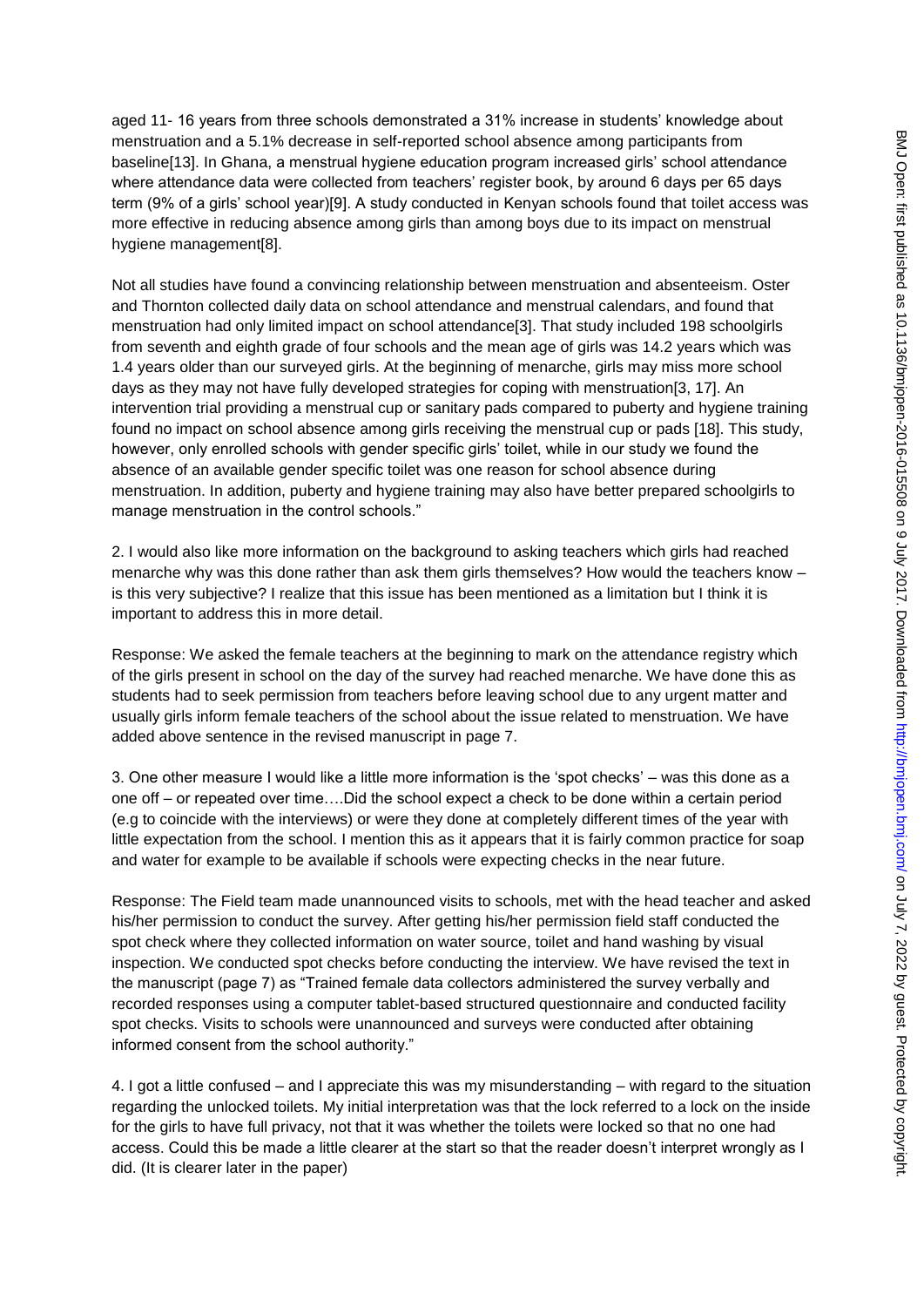Response: We have revised the sentence as "Eighty-two percent of schools had an improved toilet for girls, but only 28% of schools had one or more improved toilet that was unlocked from the outside therefore accessible to students."

My specific points are as follows:

Background -

5. Line 10 - Girls' education has a long-term positive impact on development, especially in low income communities[3] – I would like to see this discussed in a little more depth – what is meant by ‗development' – is it country development or the girls own…this is very important issue for girls future health and wellbeing and so needs to be emphasized as it helps show why this study and topic generally is so important.

Response: We have revised this section. Now the revised paragraph is (page 6):

―Girls' education has a long-term positive impact on personal welfare and health as well as economic and social development, especially in low-income communities[19]. Better educated women are more likely to be healthier than uneducated women, participate more in the formal labor market, earn higher incomes, get married at a later age, have fewer children, potentially ensuring better health status and education for their children[20] which can reduce poverty and contribute to a country's development."

6. Line 21 - mentions that little attempt has been made to quantify the complex ways by which menstruation affects girls at school – this might be pulled out more here and include some mention of difficulties with measurement – (to be followed up in the discussion with mention of the specific measure used in the present study).

Response: We have added suggested points here. Now the revised text is (page 6): ―However, little attempt has been made to quantify the complex ways by which menstruation affects girls at school[1]. The present study measured school absence reported by students and used this to quantify its relationship with MHM."

## 7. Methods – Design

Line 50 - I am curious why 2 separate sources were used for rural and urban sampling frame– particularly as the national population and housing census was more recent that that used for the urban…..

Response: We have stated the reason in the text. Now the revised text is (page 7): ―For the selection of rural clusters we used National Population and Housing Census 2011 data[21], and for the urban sampling frame we used the 2006 Urban Health Survey data[22] as primary data from National Population and Housing Census 2011 on the urban area were not available during the design phase of our study."

## 8. Selection of participants –

Line 14 - As stated above, I would like more information on how teachers knew which girls had reached menarche. Limitations – states that girls were identified 'with the help' – this is not clear – did the teachers actually state who had reached menses – and on what basis they did this.

Response: Students had to seek permission from teachers before leaving school due to any urgent matter and usually girls inform female teachers about the issues related to menstruation (page 6). That is why, female teachers usually know whether girls have reached menarche. But the limitation was, female teachers might only know menstruation status of girls who had difficulties managing menstruation or issues related to menstruation and we have noted this in the manuscript.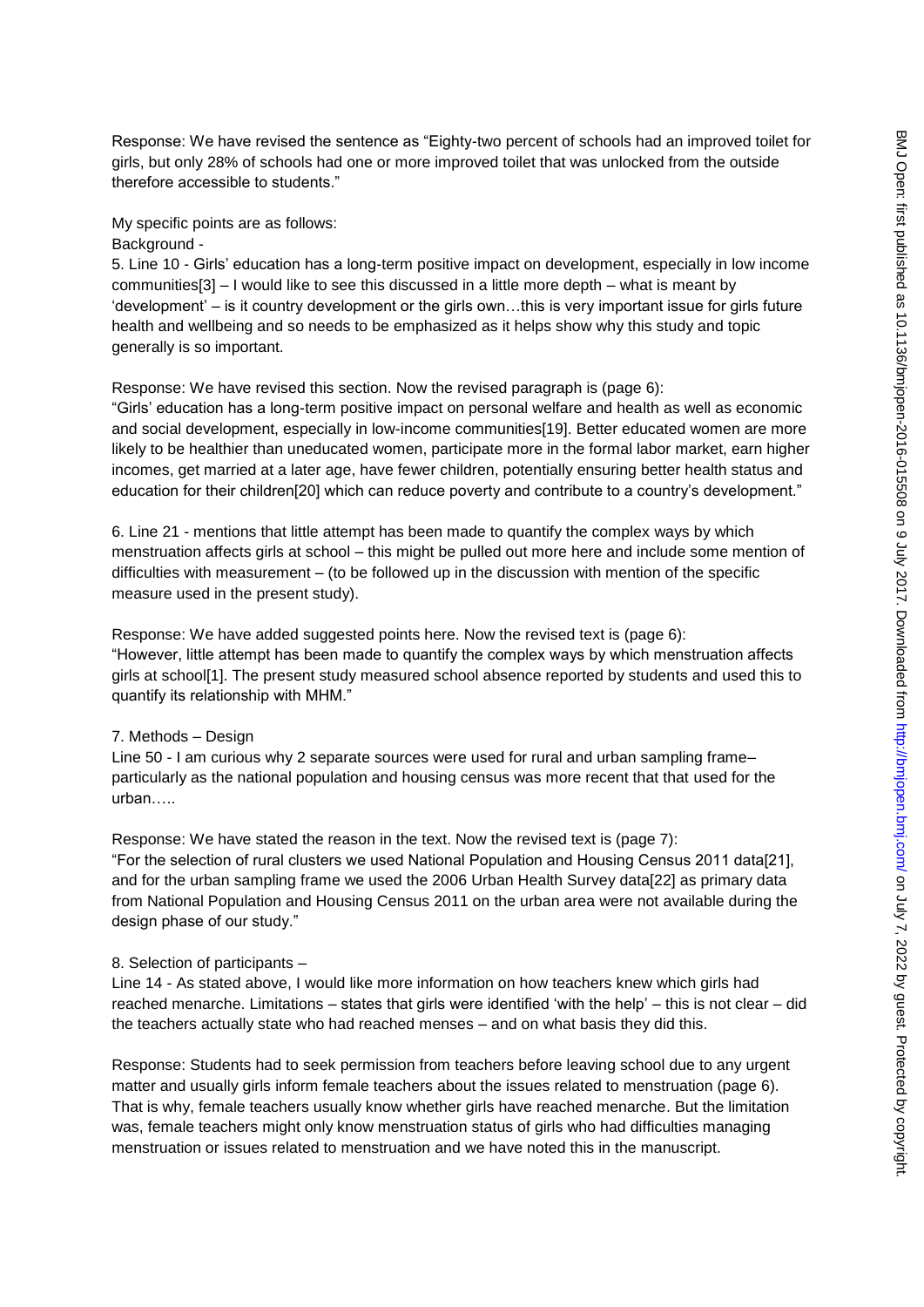### 9. Data collection –

Line 42 - As stated above, I would like more information on the spot checks. Also can you add refs for the variables reported in published studies of menstrual hygiene to direct the reader if they want more information here.

Response: We have revised text and added references (page 7).

### 10. Line 53 - Outcome and exposures –

I feel this section would benefit from an appendices which provides the actual questions and how they were coded, or whether they were open ended. If this isn't possible then some of the variables need to be described in more detail – In particular I think it is important to include how were girls asked to define absence….was it 'ever' 'usually' 'for your last menses?' …….the description provided here means the reader isn't as clear on the measures as they could be. Do the authors think this was a robust measure? – another example regards the reasons for girls absence – was this an open question or were girls provided with a list – (and did the list include menstrual cramps?)– another example is the question on what is 'current perception about menstruation'? When looking at the results it would appear there are 4 responses – all negative – were these responses that the girls could choose from – if so were any positive responses provided?, or was the question open ended and these where as the girls stated…..).

Response: We have revised the outcome and exposures section (page 8):

―The primary outcome variable was reported average number of school absence days in the last three menstrual cycles. The interviewer asked girls "Did you miss any class during menstruation in the last three months?" If the respondents answered yes, the interviewer asked "how often (average of last three months in school days)?‖ The girls' attitude and knowledge about menstruation, reason for school absence during menstruation and practices related to menstruation were collected by asking open ended, multiple-choice questions. The interviewer coded the response into categories with an option for other if an appropriate category was not listed. The full questionnaire is included in the appendix 1."

### 11. Results

I think it is important to highlight the lack of female teachers – so could this be a sentence also in the narrative, It then follows that it is emphasized in the discussion (important not just for teaching but also as a go to person if the girls have problems whilst in school)

Response: We added a narrative sentence in the results (page 10): "In primary schools 61% of teachers were women whereas in secondary schools only 22% of teachers were women."

#### 12. Discussion

Line 8 – mention of other studies rates of absence would be a good point to insert discussion of the measure itself – and indeed may be one of the reasons for the much lower reported absence in the Maharashtra study (Or this could be put into the limitations)…

Response: Revised accordingly in page 15.

13. Line 24 – states that negative attitudes were reasons for absence which I don't think was shown – the reasons for absence were 'feel uncomfortable' 'remain sick' etc as per table3...this just needs rewriting to the effect girls appeared more likely to be absent if they had negative attitude…..

Response: We have shown the reported reasons for school absence in table 3. However our multivariate modeling showed that "believe menstrual problems interfere with school performance"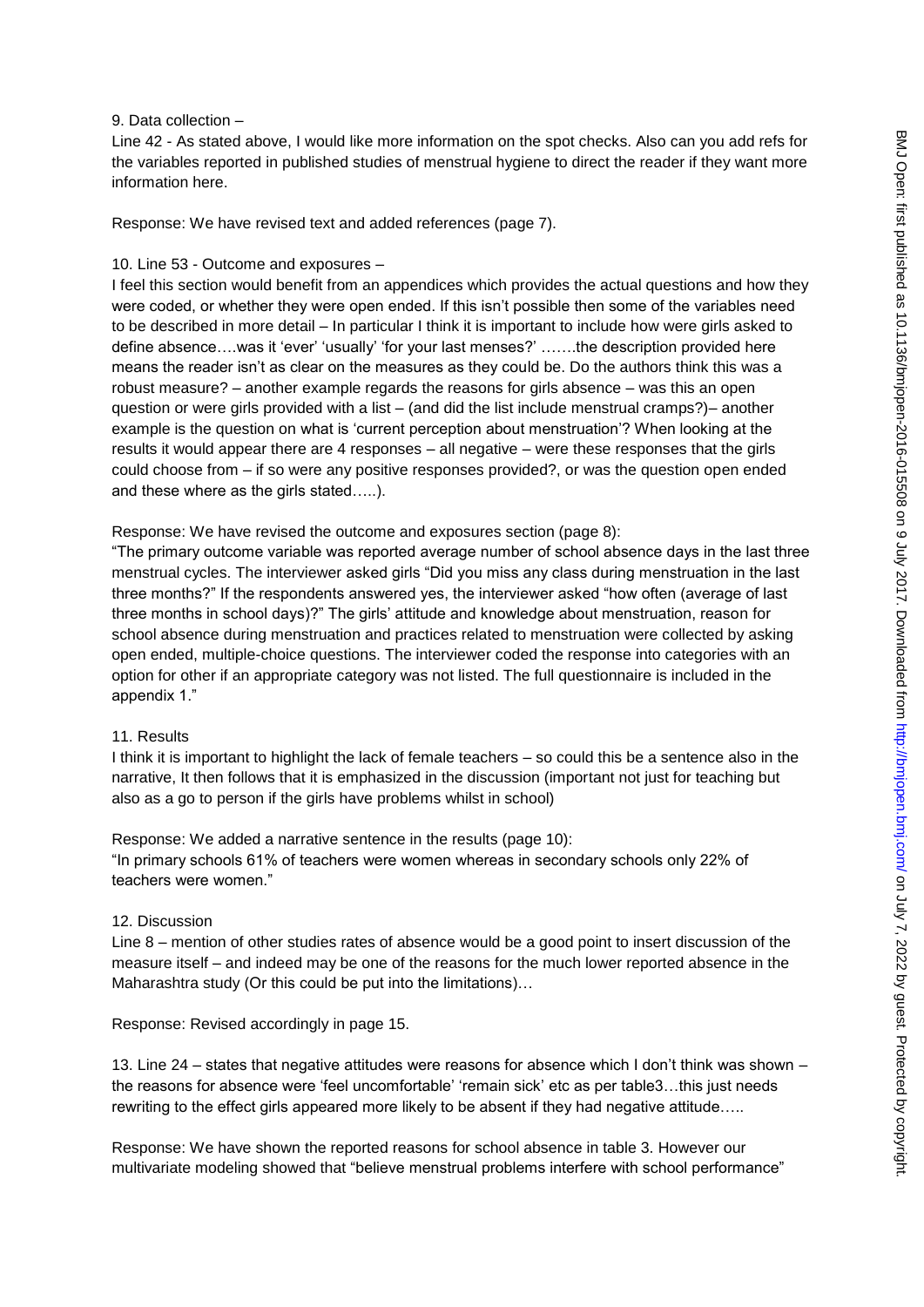was significantly associated with absence from school. We have revised the sentence as (page 16): ―Girls were more likely to report absence from school if they also reported negative attitudes about menstruation, such as perceiving it as something unhealthy, shameful, or obstructive to learning."

## 14. Conclusion –

Line 38 - In light of difficulties with measurement of absence related to menstruation it might be best to remove specific quantification here and be more general –that perhaps just acknowledge it is an issue and there are many contributing factors which can be addressed (as you have done)

Response: We have dropped that sentence (page 18).

### Response to reviewer # 2 comments

Reviewer Name: Kayako Sakisaka

Institution and Country: Teikyo University Graduate School of Public Health. Tokyo, Japan. Competing Interests: None.

### Overall Comments:

Issues covered by this study are extremely significant, urgent issues for upgrading girls' education, particularly in the middle-income countries. In this sense, this study is worth publishing. Yet, I would like to point out following several points to improve this manuscript before acceptance. 1. Back ground and Methods section were well written, however Adjusted Prevalence Difference (APD) was not easy to be understood for readers. Even this APD appears in Abstract Section without any explanation in advance. Authors should explain APD, why you use this, what are the advantages of use of APD.

Response: We have described why we used APD (page 3).

2. Readers would like to know comparison of factors associated with 41% of missing school during menstruation group and not missing school group— rest of 59%. Authors should add analysis on this point carefully.

Response: We have revised table 4 and added data for both groups (page 13).

3. Several important new findings this MS identified, however, the tables were not easy to understand. Authors should add results of usual regression analysis such as logistic analysis/multiple linear regression analysis (show determinants of school absence group, or longer days school absence group and associated factors).Authors should also show p-value as well, not only 95% CI. In addition, values in tables (Table 1-4 all) about 95% CI is confusing to readers.

Response: We estimated prevalence difference with the precision at 95% CI. We have agreed with your comment about p-values, so we have inserted p-values in the tables.

### Response to reviewer # 3 comments

Reviewer Name: Penelope A Phillips-Howard Institution and Country: Liverpool School of Tropical Medicine, UK Competing Interests: None declared

Thank you for this very thorough paper. It is an important study improving understanding on the possible, and potential, contribution of menstruation toward school absence among girls in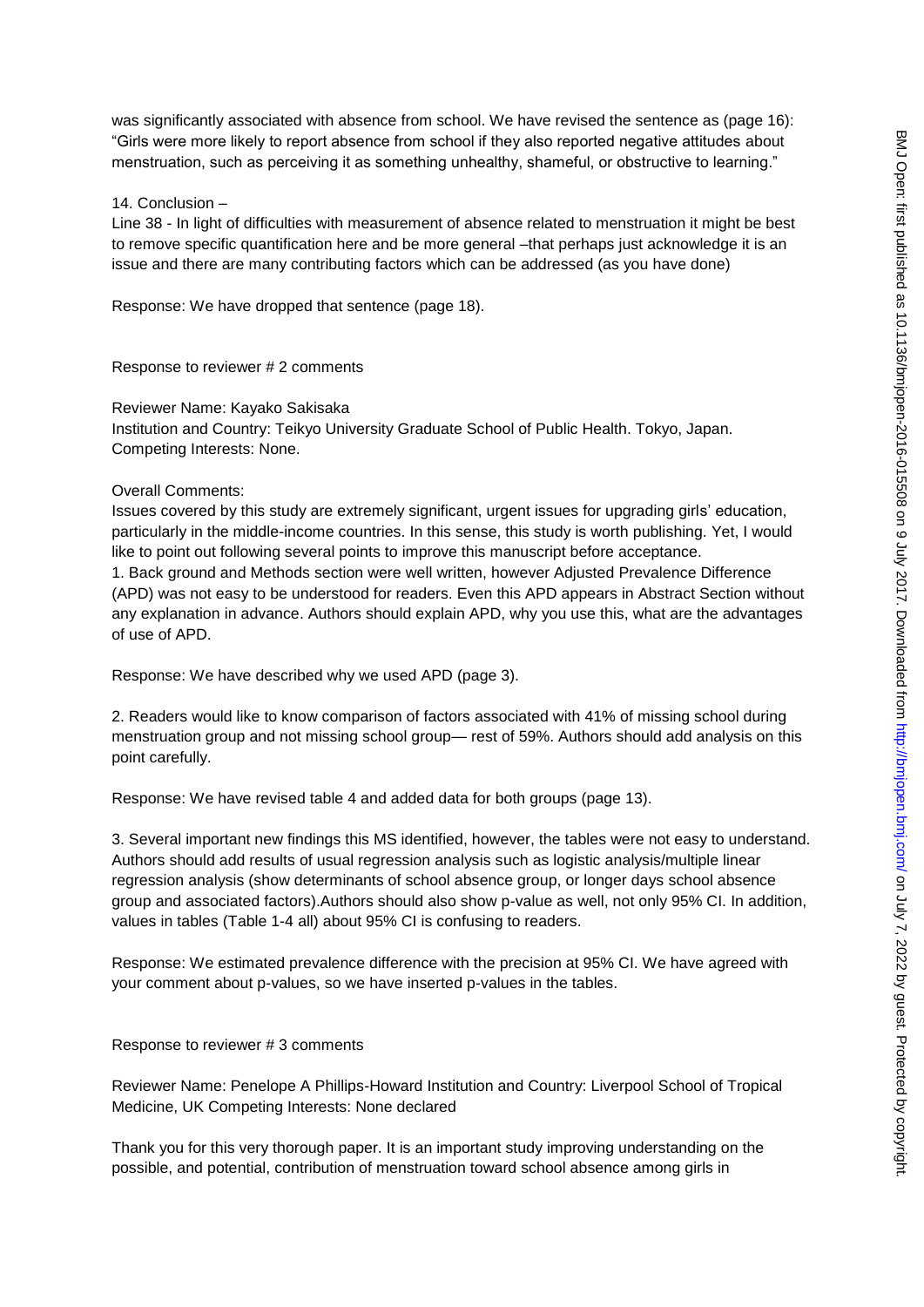Bangladesh. It has a high standard of research, with a well-balanced discussion on the findings and limitations. This paper deserves publication, and there are only minor suggestions to develop the text on some areas of interest.

1. Could the authors include in the introduction, and in the discussion, any information they have on myths and taboos around menstruation? They note the role of negative attitudes and perceptions, but it would be useful to know whether social norms within the culture shape these, including traditions to restrict girls' movement and activities during menstruation. The van Eijk systematic review suggests in India, that restrictions relating to taboos does not seem to have reduced over time, illustrating how entrenched this is, and the challenges faced by girls, and education to dispel these.

Response: Thank you so much for your suggestions. However, we don't have any information on myths and taboos around menstruation from this survey. We reported the role of negative attitudes and perceptions in our study, but we have not determined whether social norms within the culture, including traditions to restrict girls' movement and activities during menstruation influence these. We discussed these issues based on other studies findings in our discussion section.

2. Absence is difficult to measure, and this study finds evidence of an association with menstruation, by asking girls if they are absent from school when they menstruate in a cross-sectional survey. I could not quite see – was reported absence in a specified time i.e. 'in the past month', or 'in the past year' or was the question more general? It would be helpful to have the specific question in the methods, to help others to word accordingly. The authors may be interested in the recent paper in BMJ Open which attempted to use girls' calendars in Kenya, with discussion around the difficulty in generating such data (noting a 4-fold higher absence during menstruation), but inadequately robust data to compare between intervention groups and over time, when conducted longitudinally (Menstrual cups and sanitary pads to reduce school attrition, and sexually transmitted and reproductive tract infections: A cluster randomised controlled feasibility study in rural western Kenya, BMJ Open; 6(11):e013229. doi:10.1136/bmjopen-2016-013229, 2016). Would the authors consider absence as an outcome associated with menstruation has a stronger evidence-base in countries of south-east Asia, than Africa?

Response: We have tried to elaborate the outcome measure section. Please also see the response to reviewer 1's first comment on outcome measures.

3. The authors provide a strong discussion around toilets affecting girls' absence. There is an interesting and worthwhile 'quoting' study from India, by Anjali Adukia, which examined the number of toilets constructed and school absence: Adukia A. Sanitation and Education. Harvard University, 2014. http://scholar.harvard.edu/files/adukia/files/adukia\_sanitation\_and\_education.pdf .

Response: Thank you so much for referring to this work. We have cited the paper to our discussion on intervention.

As part of manuscript revisions, we have updated the citation numbers throughout the document.

All authors have read and approved these manuscript revisions. Thank you for your kind consideration.

### Reference

1. Sumpter, C.T., B., A systematic review of the health and social effects of menstrual hygiene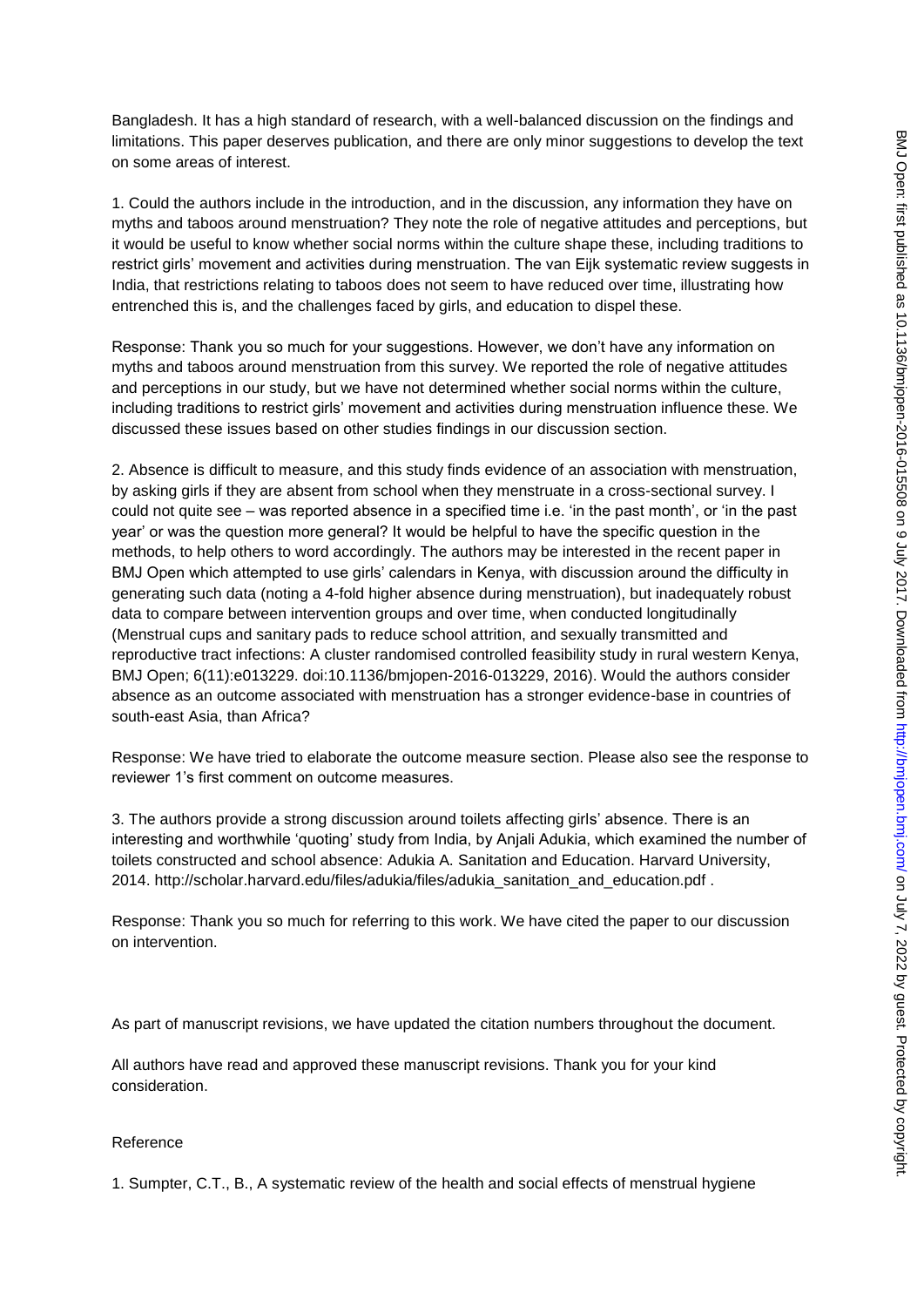management. PLoS One, 2013. 8(4).

2. Mason, L., et al., Adolescent schoolgirls' experiences of menstrual cups and pads in rural western Kenya: a qualitative study. Waterlines, 2015. 34(1): p. 15-30.

3. Oster, E. and R. Thornton, Menstruation, Sanitary Products, and School Attendance: Evidence from a Randomized Evaluation. American Economic Journal: Applied Economics, 2011. 3(1): p. 91- 100.

4. Alexander, K.T., et al., Water, sanitation and hygiene conditions in Kenyan rural schools: are schools meeting the needs of menstruating girls? Water, 2014. 6: p. 1453-66.

5. Mason, L., et al., We keep it secret so no one should know‖: a qualitative study to explore young schoolgirls attitudes and experiences with menstruation in rural Western Kenya. PLoS One, 2013. 8. 6. McMahon, S.A., et al., The girl with her period is the one to hang her head' Reflections on

menstrual management among schoolgirls in rural Kenya. BMC International Health and Human Rights 2011. 11(7).

7. Grant, M., C. Lloyd, and B. Mensch, Menstruation and School Absenteeism: Evidence from Rural Malawi. Comparative Education Review, 2013. 57(2): p. 260-284.

8. Freeman, M.C., et al., Assessing the impact of a school-based water treatment, hygiene and sanitation programme on pupil absence in Nyanza Province, Kenya: a cluster-randomized trial. Tropical Medicine & International Health, 2012. 17(3): p. 380-391.

9. Montgomery, P., et al., Sanitary pad interventions for girls' education in Ghana: a pilot study. PLoS One, 2012. 7(10): p. 48274.

10. Sommer, M., Putting menstrual hygiene management on to the school water and sanitation agenda. Waterlines, 2010. 29: p. 268-77.

11. Adukia, A., Sanitation and Education. 2016, University of Chicago: Chicago.

12. Birdthistle, I., et al., What impact does the provision of separate toilets for girls at schools have on their primary and secondary school enrolment, attendance and completion?: A systematic review of the evidence. 2011, EPPI-Centre, Social Science Research Unit, Institute of Education, University of London: London.

13. Haque, S.E., et al., The effect of a school-based educational intervention on menstrual health: an intervention study among adolescent girls in Bangladesh. BMJ Open, 2014. 4(7).

14. Mahon, T., Fernandes, M., Menstrual Hygiene in South Asia: A Neglected Issue for WASH (Water, Sanitation and Hygiene) Programmes, in Gender & Development 2010. p. 99-113.

15. Sommer, M., Emily Vasquez, Nancy Worthington and Murat Sahin. WASH in Schools Empowers Girls' Education: Proceedings of the Menstrual Hygiene Management in Schools Virtual Conference 2012. 2013.

16. WaterAid, Is Menstrual Hygiene And Management An Issue For Adolescent Girls? A Comparative Study Of Four Schools In Different Settings Of Nepal. 2009, WaterAid Nepal: Nepal.

17. Crawford, M., L.M. Menger, and M.R. Kaufman, ‗This is a natural process': managing menstrual stigma in Nepal. Culture, Health & Sexuality, 2014. 16(4): p. 426-439.

18. Phillips-Howard, P.A., et al., Menstrual cups and sanitary pads to reduce school attrition, and sexually transmitted and reproductive tract infections: a cluster randomised controlled feasibility study in rural Western Kenya. BMJ Open, 2016. 6(11).

19. United Nations, World Population Monitoring 2003: Population, education and development, in United Nations Publication. 2004.

20. Group, W.B. Education Global Practice: Smarter Education Systems for Brighter Futures. 2016 [cited 2017 05 March 2017]; Available from:

http://documents.worldbank.org/curated/en/212341467999691082/pdf/98450-REVISED-PUBLIC-WB-EGP-Reaching-Girls-040816-final6-web.pdf.

21. Bangladesh Bureau of Statistics, 2011 Population & Housing Census: Preliminary Results. 2011, Bangladesh Bureau of Statistics: Dhaka, Bangladesh.

22. National Institute of Population Research and Training (NIPORT), et al., 2006 Bangladesh Urban Health Survey. 2008, NIPORT, MEASURE Evaluation, icddr,b, and ACPR: Dhaka, Bangladesh and Chapel Hill, NC, USA.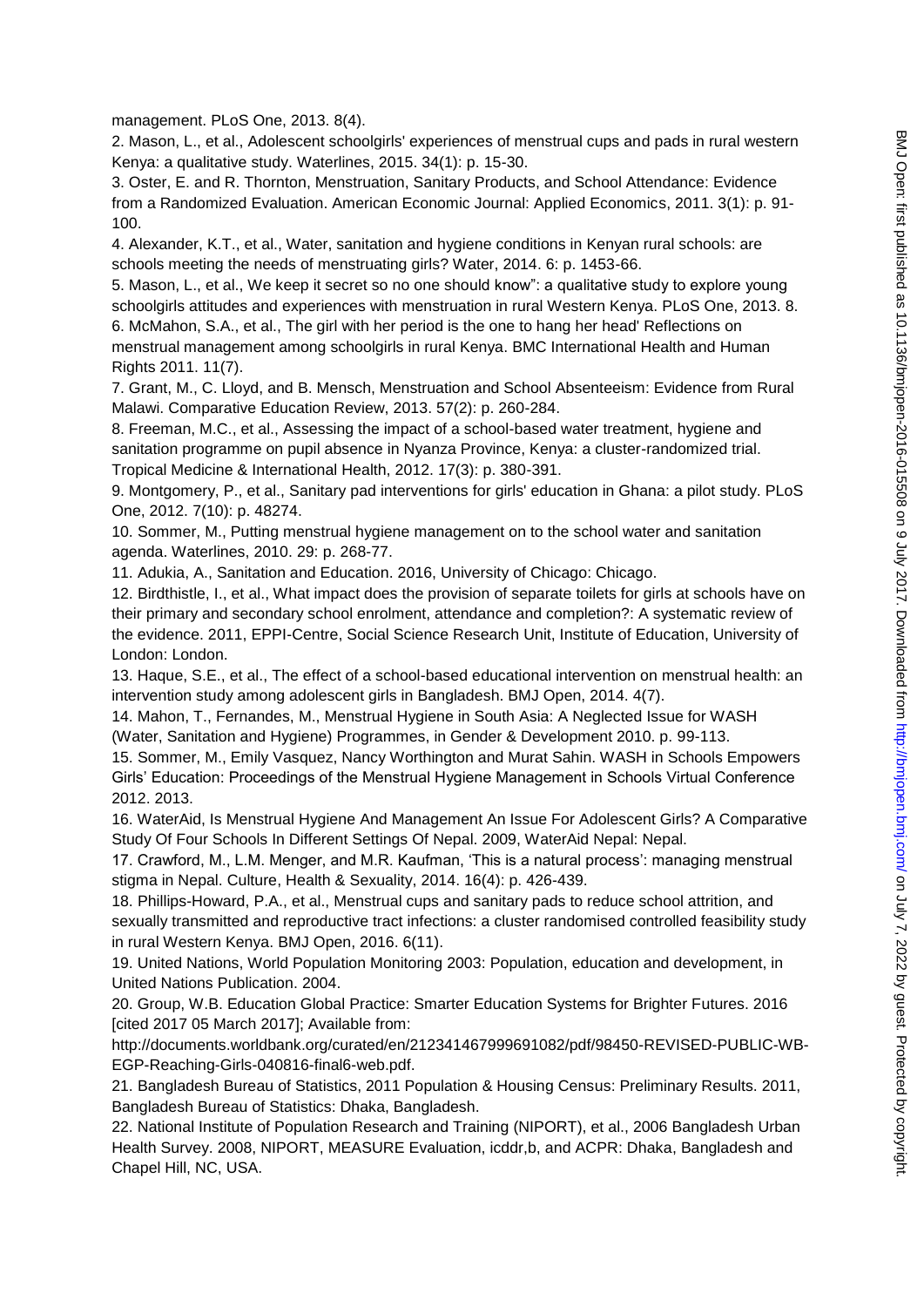## **VERSION 2 – REVIEW**

| <b>REVIEWER</b>        | Linda Mason                                   |
|------------------------|-----------------------------------------------|
|                        | The Liverpool School of Tropical Medicine, UK |
| <b>REVIEW RETURNED</b> | 17-Apr-2017                                   |

| <b>GENERAL COMMENTS</b> | I would like to commend the authors on their amended and<br>important paper. I very much enjoyed reading this again.<br>I have 2 very minor comments indeed which are not required<br>amendments.            |
|-------------------------|--------------------------------------------------------------------------------------------------------------------------------------------------------------------------------------------------------------|
|                         | There are some occasions when words are joined together.<br>The abstract states the paper is about academic performance but<br>perhaps should be worded as absence which is the main thrust of<br>the paper. |

| <b>REVIEWER</b>        | Penelope A Phillips-Howard<br>Liverpool School of Tropical Medicine |
|------------------------|---------------------------------------------------------------------|
| <b>REVIEW RETURNED</b> | 18-Apr-2017                                                         |

| <b>GENERAL COMMENTS</b> | The authors have responded to any concerns raised.                                                                                                                                                                                                                                                                                                                                                                                                                                                                                                                                                                                                                                                                                                                                                        |
|-------------------------|-----------------------------------------------------------------------------------------------------------------------------------------------------------------------------------------------------------------------------------------------------------------------------------------------------------------------------------------------------------------------------------------------------------------------------------------------------------------------------------------------------------------------------------------------------------------------------------------------------------------------------------------------------------------------------------------------------------------------------------------------------------------------------------------------------------|
|                         |                                                                                                                                                                                                                                                                                                                                                                                                                                                                                                                                                                                                                                                                                                                                                                                                           |
|                         | Two minor corrections are suggested in the discussion. Authors<br>have added citations to broaden the discussion around difficulties<br>quantifying and interpreting an association (or not) between absence<br>and menstruation found in their's and others' studies, however, there<br>is a small change needed to the literature referenced. On page 15,<br>line 20 onward, Mason et al 2015 (reference 28) is cited to state<br>quantitatively no evidence was found, whereas this was the<br>qualitative component of the pilot trial, and did report positively that<br>schoolgirls perceived a reduction in the in frequency of their<br>absence. The reference requiring citing that no difference<br>quantitatively was evident from the same study is (your reference)<br>38 - PPH et al, 2016. |
|                         | Note also, where ref 38 is cited (next page, page 16, line 15) authors<br>state the pilot trial 'found no impact' - whereas the paper did not<br>attempt to examine impact using the calendar data because the<br>robustness of the absence data was questionable. Thus, it is likely<br>better to state instead ref 38 'was unable to measure evidence of<br>impact'. This will fit well with the lines that follow, which consider<br>some potential biases (ie selection bias; and overall improvement in<br>girls' school experience) which may have added to an inability to<br>measure prevented ascertainment of attendance in the ref 38 paper.                                                                                                                                                   |

# **VERSION 2 – AUTHOR RESPONSE**

Reviewer: 1 Reviewer Name: Linda Mason Institution and Country: The Liverpool School of Tropical Medicine, UK Competing Interests: None declared

Comments: I would like to commend the authors on their amended and important paper. I very much enjoyed reading this again.

I have 2 very minor comments indeed which are not required amendments.